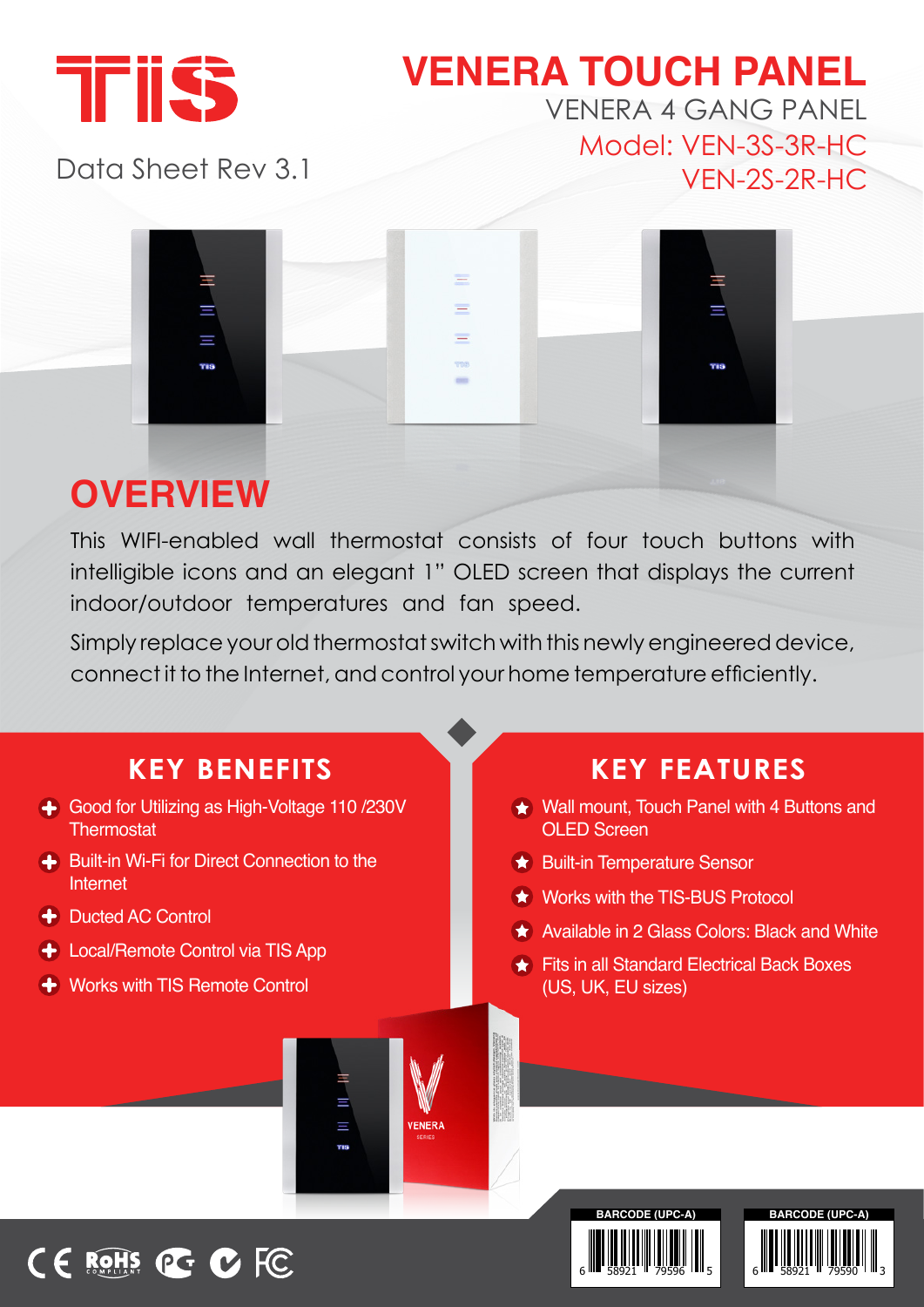## **TIS VENERA TOUCH PANEL**

Venera 4 Gang Panel Model: VEN-3S-3R-HC  $VEN-2S-2R-HC$ 

|  | ┳ |
|--|---|
|  |   |
|  |   |

|                           | <b>PRODUCT SPECIFICATIONS</b>            |                                                                                       |                                                                                                                                                                     |
|---------------------------|------------------------------------------|---------------------------------------------------------------------------------------|---------------------------------------------------------------------------------------------------------------------------------------------------------------------|
| ł                         | <b>Power supply</b>                      | Input Voltage<br>Output Power<br>Protection<br>Current consumption                    | 110-230 VAC 50/60 Hz<br>3W / 12V<br>Built-in protection fuse<br>10-30 mA / 12 V DC                                                                                  |
| Ĵ.                        | Output                                   | Number of channels<br>Nominal voltage<br>Nominal current per channel                  | 2 / 3 (refer to Model number)<br>110 / 230 V AC 50/60 Hz<br>8 A / 230 VAC                                                                                           |
| Ĵ                         | <b>Output switching</b><br>current       | Max switching current<br>Max Continues current<br>Max. switching Voltage              | 10A/230 VAC Resistive<br>6A/230 VAC florescent<br>8A/230 VAC<br>277VAC / 30VDC                                                                                      |
| Ĵ,                        | <b>Output service life</b>               | Mechanical Endurance                                                                  | > 10,000,000 OPS                                                                                                                                                    |
| ∸                         | <b>Output switching times</b>            | Operating time<br>Releasing time<br>Max. operating frequency                          | 8 mS (at nomi. Volt)<br>5 mS (at nomi. Volt)<br>25 cycle/min                                                                                                        |
| $TIS\widehat{R}IR$        | <b>TIS AIR</b>                           | WIFI Signal<br>Protocol Standard                                                      | $2.4$ GHz<br>802.11 b/g/n                                                                                                                                           |
| ଊ                         | <b>Reaction time</b>                     |                                                                                       | approx. 30ms                                                                                                                                                        |
| $\overline{\mathbf{s}}$ o | <b>Mounting</b>                          | Wall mount                                                                            | To US, EU, or UK junction box size.                                                                                                                                 |
| Ť.                        | <b>Operating and display</b><br>elements | touch buttons<br><b>Infrared Receiver</b><br>Backlight<br><b>TIS AIR</b><br>Upgrading | 4 touch Capacitive Control Buttons<br>Controlled by TIS Remote Control<br><b>RGB Backlight Indicators</b><br>TIS Protocol Messages & Commands<br>By WIFI Connection |
| å                         | Weight                                   | Without packaging                                                                     | 20 <sub>g</sub>                                                                                                                                                     |
| $\boxplus$                | <b>Dimensions</b>                        | Length $\times$ Width $\times$ Height                                                 | $85$ mm $\times$ 42mm $\times$ 109mm                                                                                                                                |
| $\Box$                    | <b>Housing</b>                           | Materials<br>Internal Parts color<br>IP rating                                        | PC fire-proof/ Glass in front<br><b>Black or White</b><br>IP 50                                                                                                     |
| ₿                         | <b>Temperature range</b>                 | Operation<br>Storage<br>Transport                                                     | $-1060^{\circ}C$<br>$-2050^{\circ}C$<br>$-2575^{\circ}$ C                                                                                                           |
| ♦                         | <b>Air humidity</b>                      |                                                                                       | <80% non-condensing                                                                                                                                                 |

 $\equiv$ Ξ  $\equiv$ 

Ľ

**CNCD** 



Copyright © 2020 TIS, All Rights Reserved<br>TIS Logo is a Registered Trademark of Texas Intelligent System LLC in the<br>United States of America. This company takes TIS Control Ltd. in other<br>countries. All of the Specification

**TEXAS INTELLIGENT SYSTEM LLC<br>SUITE# 610. 860 NORTH DOROTHY DR<br>RICHARDSON<br>TX 75081.USA** 

**TIS CONTROL LIMITED**<br>RM 1502-p9 Easey CommBldg<br>253-261 Hennessy Rd Wanchai<br>Hong Kong

### www.tiscontrol.com